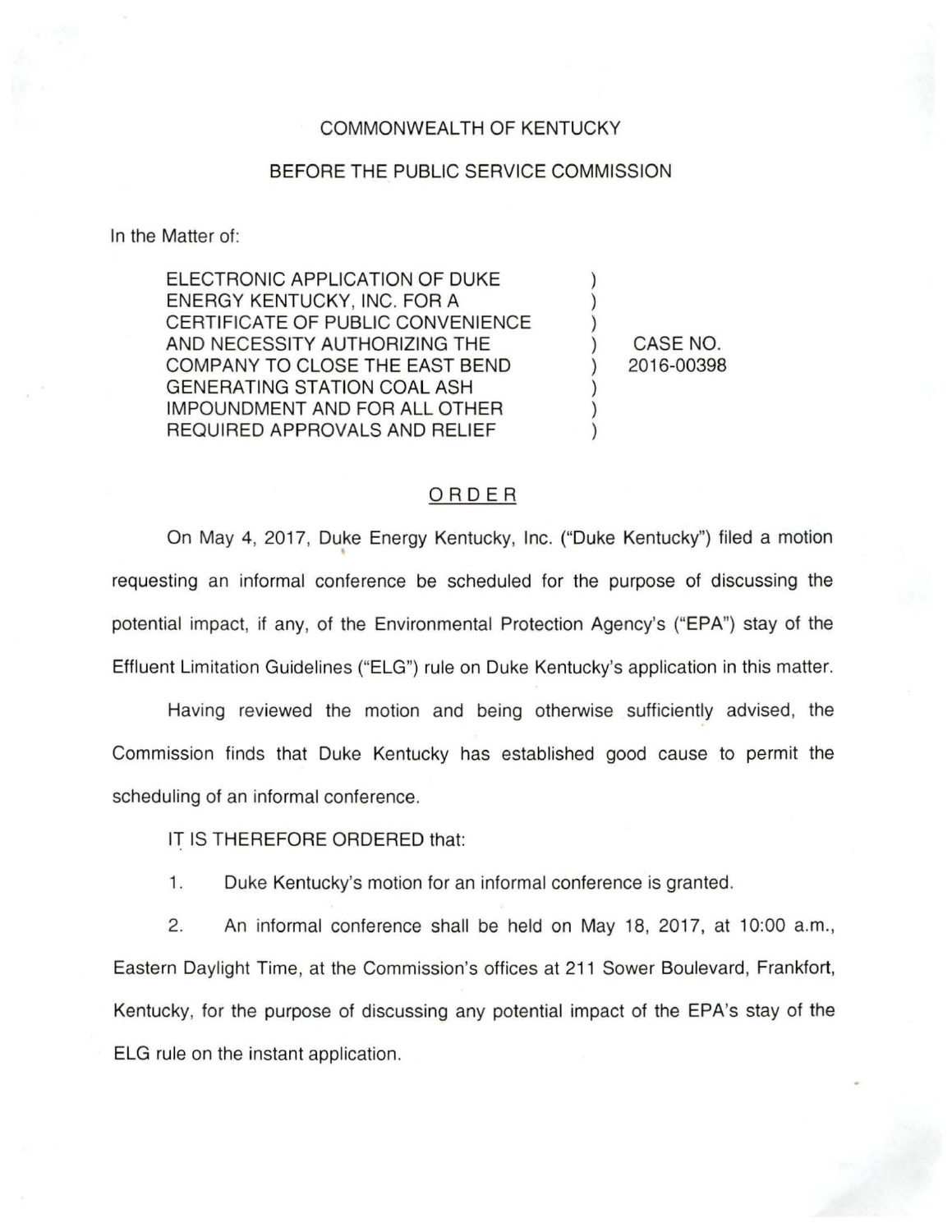## By the Commission

ENTERED **MAY 0 9 2017**  KENTUCKY PUBLIC SERVICE COMMISSION

ATTEST: atheres ale Executive Director

Case No. 2016-00398